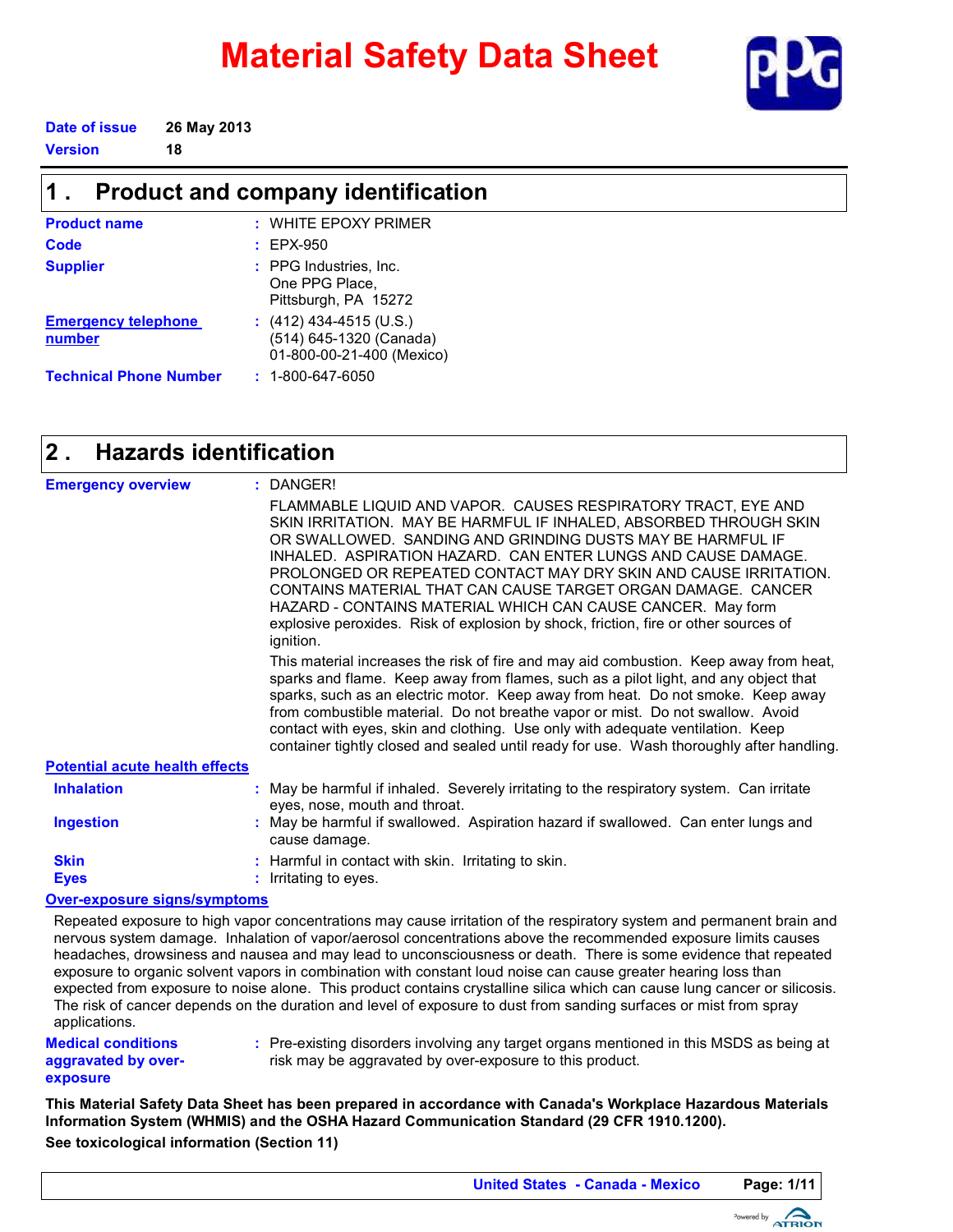# **3 . Composition/information on ingredients**

| <b>Name</b>                                                                                     | <b>CAS number</b> | $\frac{9}{2}$ |
|-------------------------------------------------------------------------------------------------|-------------------|---------------|
| isobutyl acetate                                                                                | 110-19-0          | $10 - 30$     |
| butanone                                                                                        | 78-93-3           | $10 - 30$     |
| Epoxy Resin (700 <mw<=1100)< td=""><td>25036-25-3</td><td><math>7 - 13</math></td></mw<=1100)<> | 25036-25-3        | $7 - 13$      |
| titanium dioxide                                                                                | 13463-67-7        | $7 - 13$      |
| Isopropyl alcohol                                                                               | 67-63-0           | $3 - 7$       |
| Acetic acid ethenyl ester, polymer with chloroethene and ethenol                                | 25086-48-0        | $1 - 5$       |
| Talc, not containing asbestiform fibres                                                         | 14807-96-6        | $1 - 5$       |
| 1-methoxy-2-propanol                                                                            | 107-98-2          | $1 - 5$       |
| toluene                                                                                         | 108-88-3          | $1 - 5$       |
| Wollastonite (Ca(SiO3))                                                                         | 13983-17-0        | $1 - 5$       |
| crystalline silica respirable (<10 microns)                                                     | 14808-60-7        | $1 - 5$       |
| crystalline silica respirable (>10 microns)                                                     | 14808-60-7        | $1 - 5$       |
| ethyl 3-ethoxypropionate                                                                        | 763-69-9          | $1 - 5$       |
| zinc oxide                                                                                      | 1314-13-2         | $0.5 - 1.5$   |
| xylene                                                                                          | 1330-20-7         | $0.5 - 1.5$   |
| ethylbenzene                                                                                    | $100 - 41 - 4$    | $0.1 - 1$     |

**There are no additional ingredients present which, within the current knowledge of the supplier and in the concentrations applicable, are classified as hazardous to health or the environment and hence require reporting in this section.**

#### **First aid measures 4 .**

If ingestion, irritation, any type of overexposure or symptoms of overexposure occur during or persists after use of this product, contact a POISON CONTROL CENTER, EMERGENCY ROOM OR PHYSICIAN immediately; have Material Safety Data Sheet information available. Never give anything by mouth to an unconscious or convulsing person.

| : Check for and remove any contact lenses. Immediately flush eyes with running<br>water for at least 15 minutes, keeping eyelids open. Seek immediate medical<br>attention.                            |
|--------------------------------------------------------------------------------------------------------------------------------------------------------------------------------------------------------|
| : Remove contaminated clothing and shoes. Wash skin thoroughly with soap and<br>water or use recognized skin cleanser. Do NOT use solvents or thinners.                                                |
| : Remove to fresh air. Keep person warm and at rest. If not breathing, if breathing is<br>irregular or if respiratory arrest occurs, provide artificial respiration or oxygen by<br>trained personnel. |
| : If swallowed, seek medical advice immediately and show this container or label.<br>Keep person warm and at rest. Do NOT induce vomiting.                                                             |
| : No specific treatment. Treat symptomatically. Contact poison treatment specialist<br>immediately if large quantities have been ingested or inhaled.                                                  |
|                                                                                                                                                                                                        |

#### **Fire-fighting measures 5 .**

: Use dry chemical,  $CO<sub>2</sub>$ , water spray (fog) or foam. **Extinguishing media** Promptly isolate the scene by removing all persons from the vicinity of the incident if there is a fire. No action shall be taken involving any personal risk or without suitable training. Move containers from fire area if this can be done without risk. Use water spray to keep fire-exposed containers cool. Flammable liquid. Risk of explosion by shock, friction, fire or other sources of ignition. May form explosive peroxide. In a fire or if heated, a pressure increase will occur and the container may burst, with the risk of a subsequent explosion. Vapors may accumulate in low or confined areas or travel a considerable distance to a source of ignition and flash back. Runoff to sewer may create fire or explosion hazard. Avoid shock and friction. Keep away from heat, sparks and flame. **Special exposure hazards :** : Do not use water jet. **Suitable : Not suitable : Flammability of the product :**

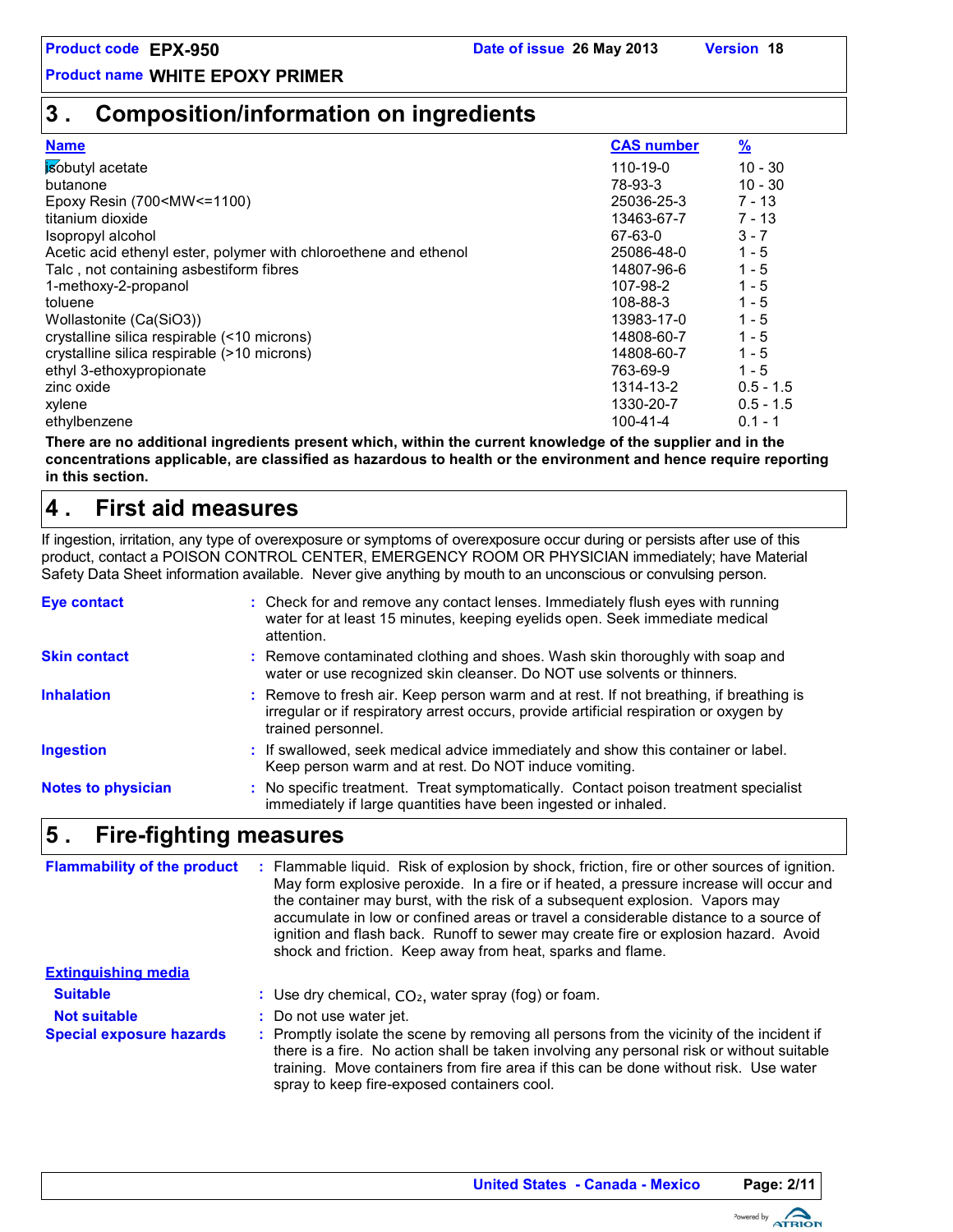| <b>Product code EPX-950</b> |  |
|-----------------------------|--|
|-----------------------------|--|

### **5 . Fire-fighting measures**

| <b>Hazardous combustion</b><br>products                  | : Decomposition products may include the following materials:<br>carbon oxides<br>halogenated compounds<br>metal oxide/oxides                                            |
|----------------------------------------------------------|--------------------------------------------------------------------------------------------------------------------------------------------------------------------------|
| <b>Special protective</b><br>equipment for fire-fighters | : Fire-fighters should wear appropriate protective equipment and self-contained<br>breathing apparatus (SCBA) with a full face-piece operated in positive pressure mode. |

#### **Accidental release measures 6 .**

| <b>Personal precautions</b>      | : No action shall be taken involving any personal risk or without suitable training.<br>Evacuate surrounding areas. Keep unnecessary and unprotected personnel from<br>entering. Do not touch or walk through spilled material. Shut off all ignition sources.<br>No flares, smoking or flames in hazard area. Avoid breathing vapor or mist. Provide<br>adequate ventilation. Wear appropriate respirator when ventilation is inadequate. Put<br>on appropriate personal protective equipment (see Section 8).                                                                                                                                                                                                                                                                                                                                                                |
|----------------------------------|--------------------------------------------------------------------------------------------------------------------------------------------------------------------------------------------------------------------------------------------------------------------------------------------------------------------------------------------------------------------------------------------------------------------------------------------------------------------------------------------------------------------------------------------------------------------------------------------------------------------------------------------------------------------------------------------------------------------------------------------------------------------------------------------------------------------------------------------------------------------------------|
| <b>Environmental precautions</b> | : Avoid dispersal of spilled material and runoff and contact with soil, waterways, drains<br>and sewers. Inform the relevant authorities if the product has caused environmental<br>pollution (sewers, waterways, soil or air).                                                                                                                                                                                                                                                                                                                                                                                                                                                                                                                                                                                                                                                |
| <b>Large spill</b>               | : Stop leak if without risk. Move containers from spill area. Approach release from<br>upwind. Use spark-proof tools and explosion-proof equipment. Prevent entry into<br>sewers, water courses, basements or confined areas. Wash spillages into an effluent<br>treatment plant or proceed as follows. Contain and collect spillage with non-<br>combustible, absorbent material e.g. sand, earth, vermiculite or diatomaceous earth<br>and place in container for disposal according to local regulations (see Section 13). Do<br>not absorb in sawdust or other combustible material. It may lead to a fire risk when it<br>dries out. Dispose of via a licensed waste disposal contractor. Contaminated<br>absorbent material may pose the same hazard as the spilled product. Note: see<br>Section 1 for emergency contact information and Section 13 for waste disposal. |
| <b>Small spill</b>               | : Stop leak if without risk. Move containers from spill area. Use spark-proof tools and<br>explosion-proof equipment. Dilute with water and mop up if water-soluble or absorb<br>with an inert dry material and place in an appropriate waste disposal container. Do not<br>absorb in sawdust or other combustible material. It may lead to a fire risk when it dries<br>out. Dispose of via a licensed waste disposal contractor.                                                                                                                                                                                                                                                                                                                                                                                                                                             |

#### **Handling and storage 7 .**

**Handling :**

Put on appropriate personal protective equipment (see Section 8). Eating, drinking and smoking should be prohibited in areas where this material is handled, stored and processed. Do not breathe vapor or mist. Do not swallow. Do not get in eyes or on skin or clothing. Avoid shock and friction. Avoid all possible sources of ignition (spark or flame). Use only with adequate ventilation. Wear appropriate respirator when ventilation is inadequate. Do not enter storage areas and confined spaces unless adequately ventilated. Keep in the original container or an approved alternative made from a compatible material, kept tightly closed when not in use. Store and use away from heat, sparks, open flame or any other ignition source. Use explosion-proof electrical (ventilating, lighting and material handling) equipment. Use non-sparking tools. Take precautionary measures against electrostatic discharges. Vapors are heavier than air and may spread along floors. To avoid fire or explosion, dissipate static electricity during transfer by grounding and bonding containers and equipment before transferring material. Keep away from combustible material. Empty containers retain product residue and can be hazardous. Do not reuse container. If this material is part of a multiple component system, read the Material Safety Data Sheet(s) for the other component or components before blending as the resulting mixture may have the hazards of all of its parts.

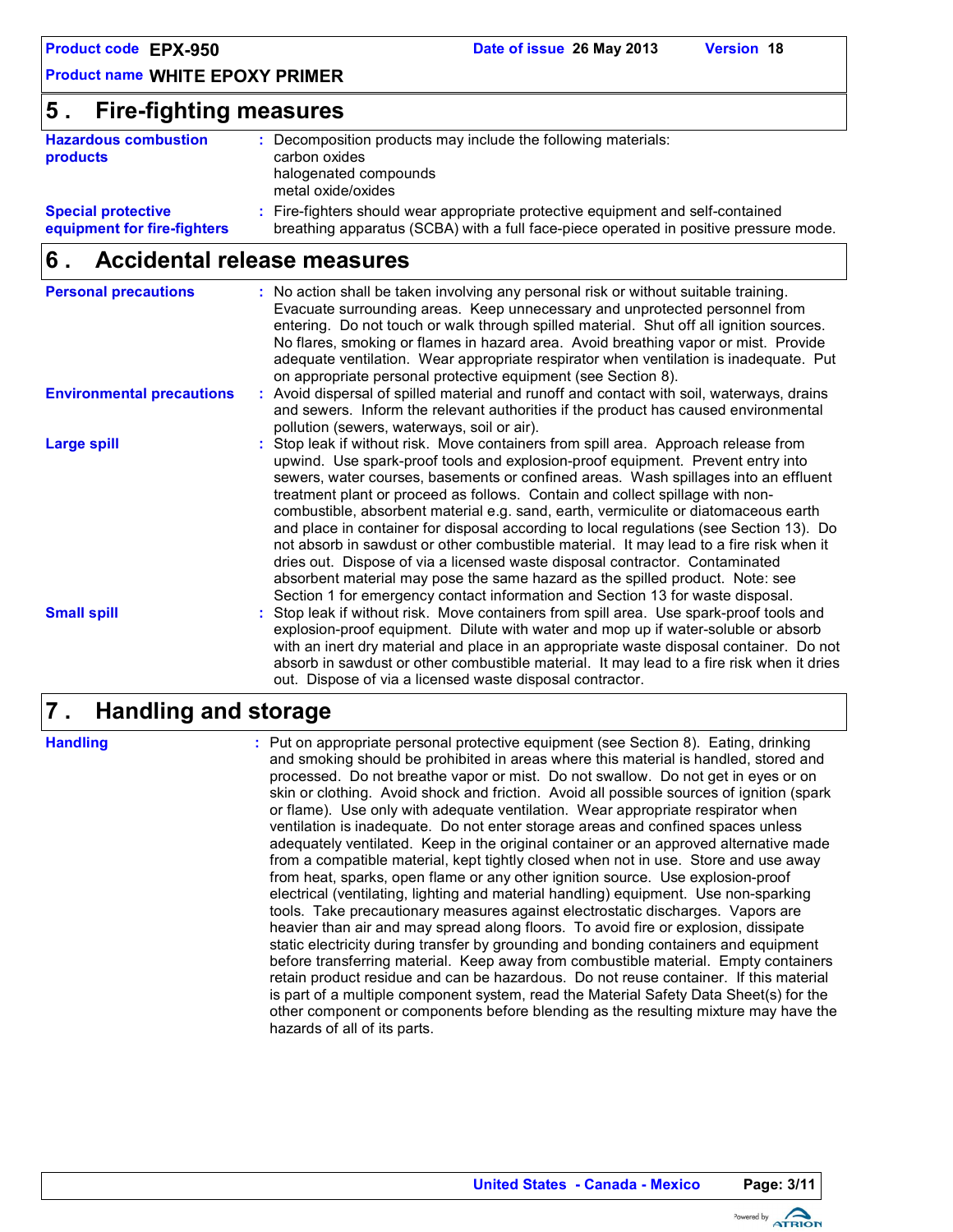# **7 . Handling and storage**

**Storage :**

Store in accordance with local regulations. Store in a segregated and approved area. Store in original container protected from direct sunlight in a dry, cool and wellventilated area, away from incompatible materials (see Section 10) and food and drink. Eliminate all ignition sources. Separate from oxidizing materials. Separate from reducing agents and combustible materials. See NFPA 430, Code for the Storage of Liquid and Solid Oxidizers. Keep container tightly closed and sealed until ready for use. Containers that have been opened must be carefully resealed and kept upright to prevent leakage. Do not store in unlabeled containers. Use appropriate containment to avoid environmental contamination. Do not store above the following temperature: 120F / 49C.

# **8 . Exposure controls/personal protection**

| <b>Name</b>                                    | <b>Result</b>             | <b>ACGIH</b>                         | <b>OSHA</b>                                                                                    | <b>Ontario</b>                                                    | <b>Mexico</b>                                               | <b>IPEL</b>                                            |
|------------------------------------------------|---------------------------|--------------------------------------|------------------------------------------------------------------------------------------------|-------------------------------------------------------------------|-------------------------------------------------------------|--------------------------------------------------------|
| isobutyl acetate                               | <b>TWA</b><br><b>STEL</b> | 150 ppm<br><b>Not</b><br>established | 150 ppm<br>Not<br>established                                                                  | 150 ppm<br>187 ppm                                                | 150 ppm<br>187 ppm                                          | Not<br>established<br><b>Not</b><br>established        |
| butanone                                       | <b>TWA</b><br><b>STEL</b> | 200 ppm<br>300 ppm                   | 200 ppm<br>Not<br>established                                                                  | 200 ppm<br>300 ppm                                                | 200 ppm<br>300 ppm                                          | Not<br>established<br>Not<br>established               |
| titanium dioxide                               | <b>TWA</b><br><b>STEL</b> | 10 mg/ $m3$<br>Not<br>established    | $15 \text{ mg/m}^3$ TD<br><b>Not</b><br>established                                            | 10 mg/m <sup>3</sup> TD<br>Not<br>established                     | 10 mg/ $m3$<br>(as Ti)<br>$20$ mg/m <sup>3</sup><br>(as Ti) | <b>Not</b><br>established<br><b>Not</b><br>established |
| Isopropyl alcohol                              | <b>TWA</b><br><b>STEL</b> | 200 ppm<br>400 ppm                   | 400 ppm<br>Not<br>established                                                                  | 200 ppm<br>400 ppm                                                | 400 ppm<br>500 ppm                                          | Not<br>established<br>Not<br>established               |
| Talc, not containing asbestiform<br>fibres     | <b>TWA</b>                | <b>Not</b><br>established            | 20 mppcf Z                                                                                     | 2 mg/m <sup>3</sup> $R$                                           | 2 mg/m <sup>3</sup> $R$                                     | <b>Not</b><br>established                              |
| 1-methoxy-2-propanol                           | <b>TWA</b><br><b>STEL</b> | 100 ppm<br>150 ppm                   | Not<br>established<br>Not<br>established                                                       | 100 ppm<br>150 ppm                                                | Not<br>established<br>Not<br>established                    | Not<br>established<br>Not<br>established               |
| toluene                                        | <b>TWA</b><br><b>STEL</b> | 20 ppm<br>Not<br>established         | 200 ppm Z<br>500 ppm Z A<br>300 ppm Z C                                                        | 20 ppm<br>Not<br>established                                      | 50 ppm S<br>Not<br>established                              | Not<br>established<br>Not<br>established               |
| crystalline silica respirable (<10<br>microns) | <b>TWA</b>                | $0.025$ mg/m <sup>3</sup><br>R       | 10 mg/m $3$ R<br>30 mg/ $m3$<br>TD <sub>Z</sub><br>250 mppcf<br>RZ                             | $0.1$ mg/m <sup>3</sup> R                                         | $0.1$ mg/m <sup>3</sup> R                                   | <b>Not</b><br>established                              |
| crystalline silica respirable (>10<br>microns) | <b>TWA</b>                | $0.025$ mg/m <sup>3</sup><br>R       | $10 \text{ mg/m}^3 \text{ R}$<br>$30$ mg/m <sup>3</sup><br>TD <sub>Z</sub><br>250 mppcf<br>R Z | $\overline{0.1 \text{ mg/m}^3 \text{ R}}$ 0.1 mg/m <sup>3</sup> R |                                                             | <b>Not</b><br>established                              |

**United States - Canada - Mexico Page: 4/11** 

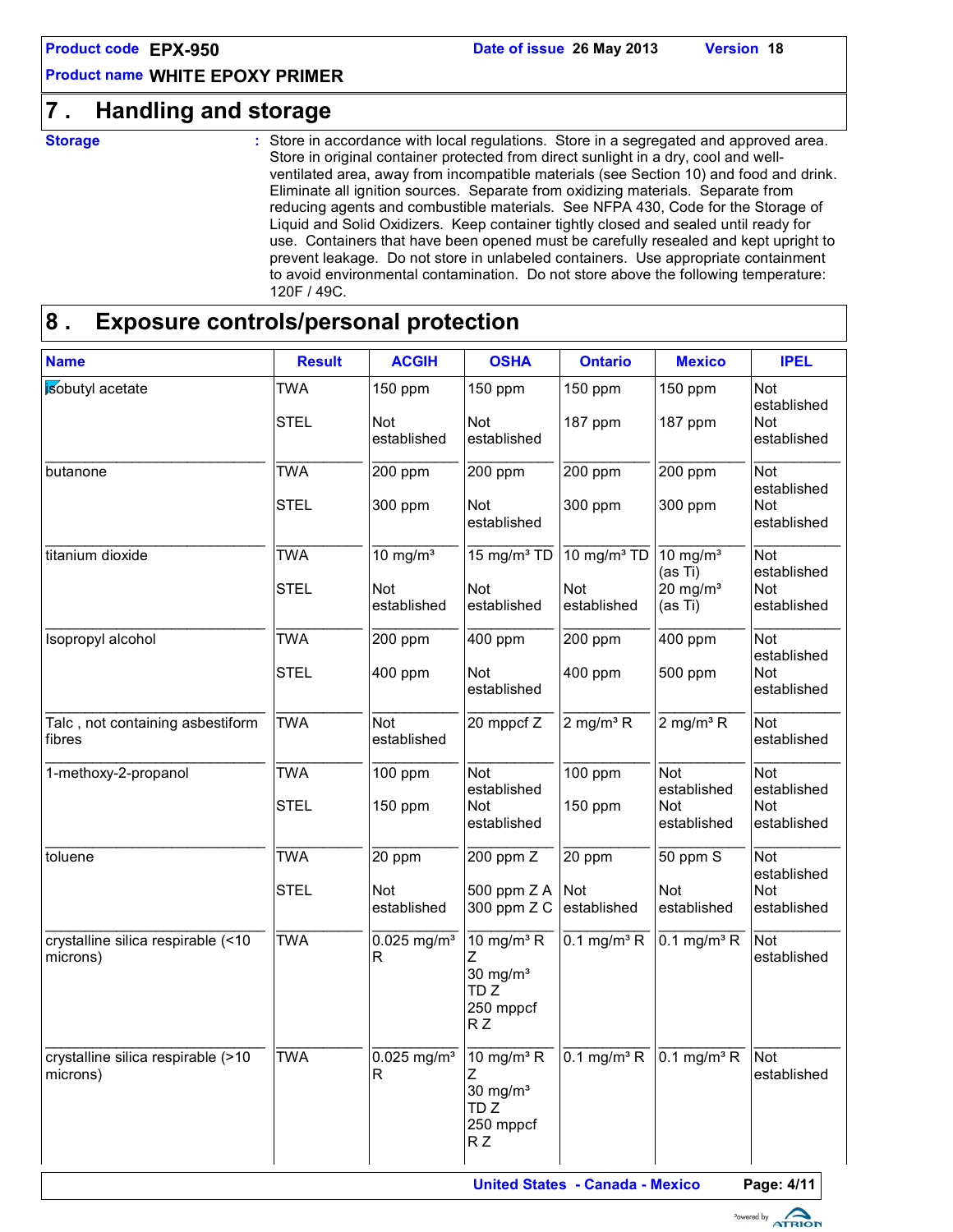# **8 . Exposure controls/personal protection**

| ethyl 3-ethoxypropionate | TWA         | Not                               | Not                                                                      | 50 ppm                    | Not                                      | $50$ ppm                  |
|--------------------------|-------------|-----------------------------------|--------------------------------------------------------------------------|---------------------------|------------------------------------------|---------------------------|
|                          | <b>STEL</b> | established<br>Not<br>established | established<br>Not<br>established                                        | <b>Not</b><br>established | established<br><b>Not</b><br>established | 100 ppm                   |
| zinc oxide               | TWA         | 2 mg/m <sup>3</sup> R             | $5 \text{ mg/m}^3$ F<br>5 mg/m <sup>3</sup> R<br>15 mg/m <sup>3</sup> TD | 2 mg/m <sup>3</sup> $R$   | 10 mg/ $m3$<br>5 mg/ $m3$                | <b>Not</b><br>established |
|                          | <b>STEL</b> | 10 mg/m <sup>3</sup> R            | <b>Not</b><br>established                                                | 10 mg/m <sup>3</sup> R    | 10 mg/ $m3$                              | <b>Not</b><br>established |
| xylene                   | TWA         | $100$ ppm                         | $100$ ppm                                                                | 100 ppm                   | 100 ppm                                  | <b>Not</b><br>established |
|                          | <b>STEL</b> | 150 ppm                           | <b>Not</b><br>established                                                | 150 ppm                   | 150 ppm                                  | <b>Not</b><br>established |
| ethylbenzene             | TWA         | 20 ppm                            | $100$ ppm                                                                | $100$ ppm                 | $100$ ppm                                | <b>Not</b><br>established |
|                          | <b>STEL</b> | <b>Not</b><br>established         | <b>Not</b><br>established                                                | $125$ ppm                 | $125$ ppm                                | <b>Not</b><br>established |

**Key to abbreviations**

A **=** Acceptable Maximum Peak

ACGIH = American Conference of Governmental Industrial Hygienists.<br>
C = Ceiling Limit<br>
F = Fume

C **=** Ceiling Limit

F **=** Fume

= Internal Permissible Exposure Limit

OSHA = Occupational Safety and Health Administration.<br>R = Respirable<br>Z = OSHA 29CFR 1910.1200 Subpart Z - Toxic and

= Respirable

= OSHA 29CFR 1910.1200 Subpart Z - Toxic and Hazardous Substances

#### **Consult local authorities for acceptable exposure limits.**

| <b>Recommended monitoring</b><br><b>procedures</b> | : If this product contains ingredients with exposure limits, personal, workplace<br>atmosphere or biological monitoring may be required to determine the effectiveness of<br>the ventilation or other control measures and/or the necessity to use respiratory<br>protective equipment. Reference should be made to appropriate monitoring standards.<br>Reference to national guidance documents for methods for the determination of<br>hazardous substances will also be required.                                                                                                                                                                         |
|----------------------------------------------------|---------------------------------------------------------------------------------------------------------------------------------------------------------------------------------------------------------------------------------------------------------------------------------------------------------------------------------------------------------------------------------------------------------------------------------------------------------------------------------------------------------------------------------------------------------------------------------------------------------------------------------------------------------------|
| <b>Engineering measures</b>                        | : Use only with adequate ventilation. Use process enclosures, local exhaust ventilation<br>or other engineering controls to keep worker exposure to airborne contaminants below<br>any recommended or statutory limits. The engineering controls also need to keep gas,<br>vapor or dust concentrations below any lower explosive limits. Use explosion-proof<br>ventilation equipment.                                                                                                                                                                                                                                                                       |
| <b>Hygiene measures</b>                            | : Wash hands, forearms and face thoroughly after handling chemical products, before<br>eating, smoking and using the lavatory and at the end of the working period.<br>Appropriate techniques should be used to remove potentially contaminated clothing.<br>Wash contaminated clothing before reusing. Ensure that eyewash stations and safety<br>showers are close to the workstation location.                                                                                                                                                                                                                                                             |
| <b>Personal protection</b>                         |                                                                                                                                                                                                                                                                                                                                                                                                                                                                                                                                                                                                                                                               |
| <b>Eyes</b><br><b>Hands</b>                        | : Safety glasses with side shields.<br>: Chemical-resistant, impervious gloves complying with an approved standard should be<br>worn at all times when handling chemical products if a risk assessment indicates this is<br>necessary. Considering the parameters specified by the glove manufacturer, check<br>during use that the gloves are still retaining their protective properties. It should be<br>noted that the time to breakthrough for any glove material may be different for different<br>glove manufacturers. In the case of mixtures, consisting of several substances, the<br>protection time of the gloves cannot be accurately estimated. |



- SR = Respiratory sensitization<br>SS = Skin sensitization **=** Skin sensitization
- STEL **=** = Short term Exposure limit values

S = Potential skin absorption

- TD **=** Total dust
- TLV = Threshold Limit Value
- TWA **=** Time Weighted Average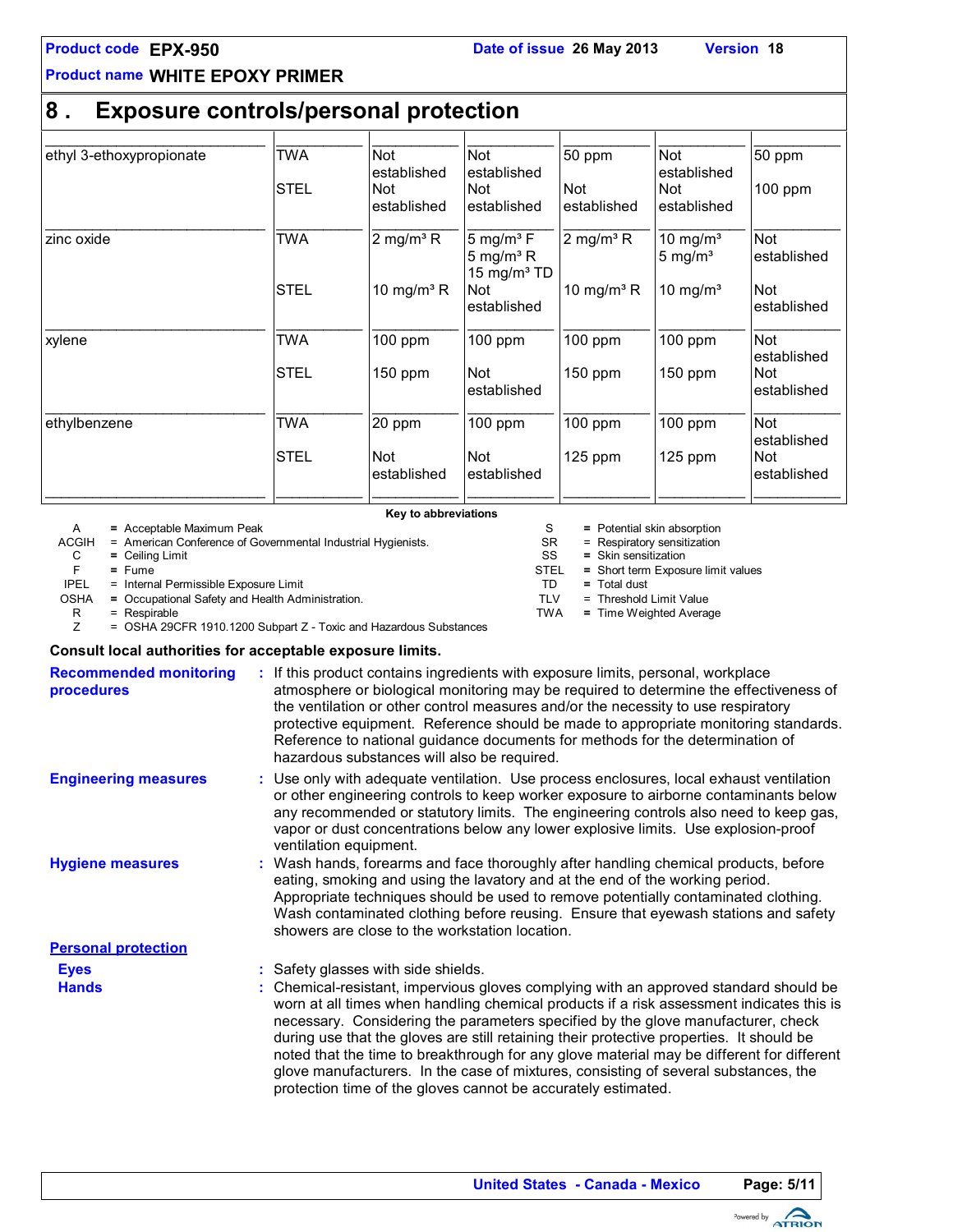# **8 . Exposure controls/personal protection**

| <b>Respiratory</b>                        | : If workers are exposed to concentrations above the exposure limit, they must use<br>appropriate, certified respirators. Use a properly fitted, air-purifying or air-fed respirator<br>complying with an approved standard if a risk assessment indicates this is necessary.                                                   |
|-------------------------------------------|---------------------------------------------------------------------------------------------------------------------------------------------------------------------------------------------------------------------------------------------------------------------------------------------------------------------------------|
| <b>Skin</b>                               | Respirator selection must be based on known or anticipated exposure levels, the<br>hazards of the product and the safe working limits of the selected respirator.<br>: Personal protective equipment for the body should be selected based on the task                                                                          |
|                                           | being performed and the risks involved and should be approved by a specialist before<br>handling this product.                                                                                                                                                                                                                  |
|                                           | When there is a risk of ignition from static electricity, wear anti-static protective clothing.<br>For the greatest protection from static discharges, clothing should include anti-static<br>overalls, boots and gloves.                                                                                                       |
| <b>Environmental exposure</b><br>controls | : Emissions from ventilation or work process equipment should be checked to ensure<br>they comply with the requirements of environmental protection legislation. In some<br>cases, fume scrubbers, filters or engineering modifications to the process equipment<br>will be necessary to reduce emissions to acceptable levels. |

#### **Physical and chemical properties 9 .**

| <b>Physical state</b>                             | : Liquid.                                          |
|---------------------------------------------------|----------------------------------------------------|
| <b>Flash point</b>                                | : Closed cup: -1.11 $^{\circ}$ C (30 $^{\circ}$ F) |
| <b>Explosion limits</b>                           | : Lower: $1.6\%$                                   |
| Color                                             | : Not available.                                   |
| Odor                                              | : Not available.                                   |
| рH                                                | : Not available.                                   |
| <b>Boiling/condensation point</b>                 | : >37.78°C (>100°F)                                |
| <b>Melting/freezing point</b>                     | : Not available.                                   |
| <b>Specific gravity</b>                           | : 1.19                                             |
| Density (Ibs / gal)                               | : 9.93                                             |
| <b>Vapor pressure</b>                             | $: 5.3$ kPa (39.5 mm Hg) [room temperature]        |
| <b>Vapor density</b>                              | : Not available.                                   |
| <b>Volatility</b>                                 | : 71% (v/v), 50.3% (w/w)                           |
| <b>Evaporation rate</b>                           | $: 3.57$ (butyl acetate = 1)                       |
| <b>Partition coefficient: n-</b><br>octanol/water | : Not available.                                   |
| % Solid. (w/w)                                    | : 49.7                                             |

# **Stability and reactivity 10 .**

| <b>Stability</b><br><b>Conditions to avoid</b>                                | : Stable under recommended storage and handling conditions (see Section 7).<br>: Avoid all possible sources of ignition (spark or flame). Do not pressurize, cut, weld,<br>braze, solder, drill, grind or expose containers to heat or sources of ignition. Drying on<br>clothing or other combustible materials may cause fire. |
|-------------------------------------------------------------------------------|----------------------------------------------------------------------------------------------------------------------------------------------------------------------------------------------------------------------------------------------------------------------------------------------------------------------------------|
| <b>Materials to avoid</b>                                                     | : Reactive or incompatible with the following materials:, combustible materials, organic<br>materials, metals, acids, alkalis, oxidizing materials, reducing materials                                                                                                                                                           |
| <b>Hazardous decomposition</b><br>products<br><b>Hazardous polymerization</b> | : Under normal conditions of storage and use, hazardous decomposition products<br>should not be produced.<br>: Under normal conditions of storage and use, hazardous polymerization will not occur.                                                                                                                              |

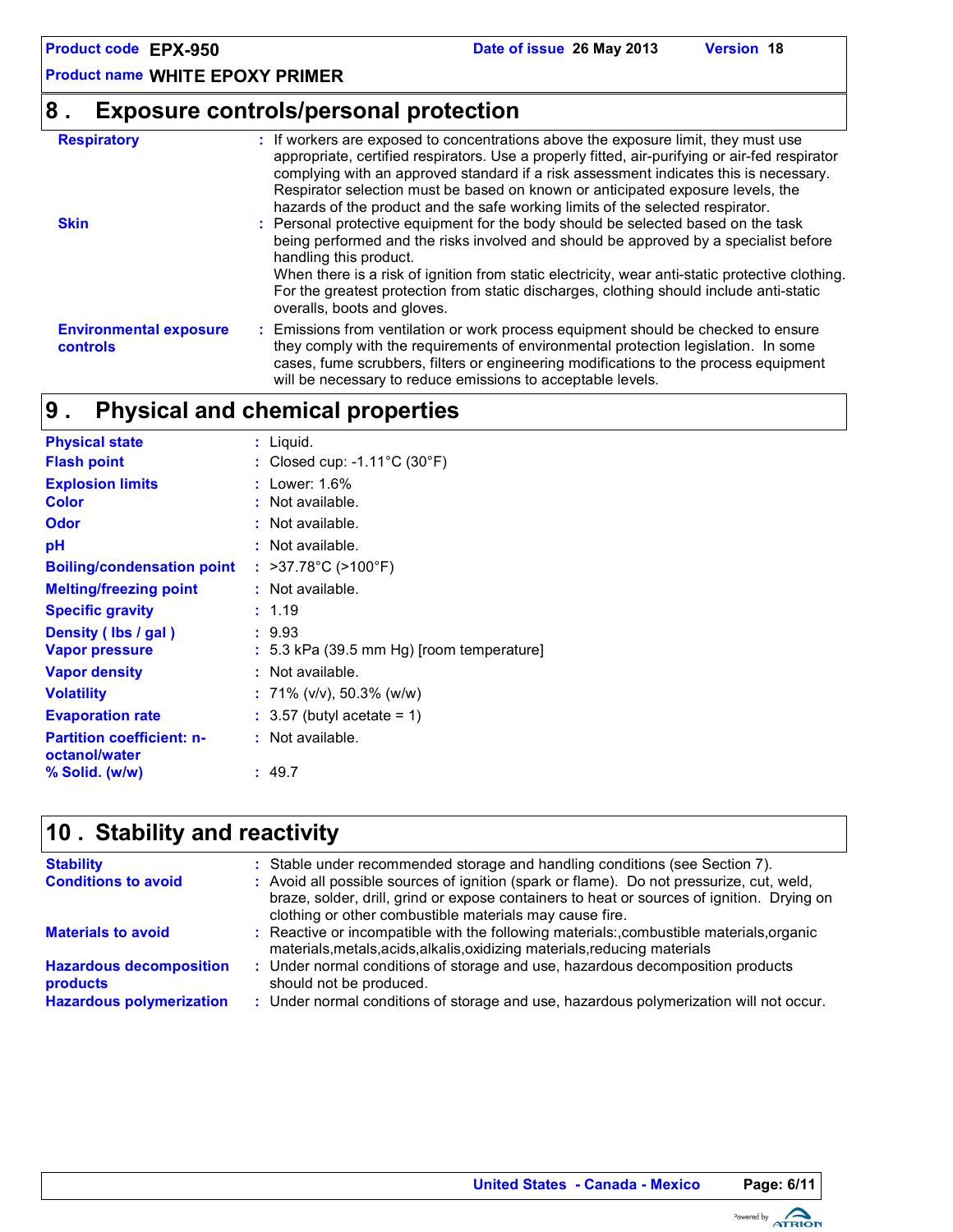# **11 . Toxicological information**

#### **Acute toxicity**

| <b>Product/ingredient name</b> | <b>Result</b>          | <b>Species</b> | <b>Dose</b>  | <b>Exposure</b>              |
|--------------------------------|------------------------|----------------|--------------|------------------------------|
| isobutyl acetate               | LD50 Oral              | Rat            | 13400 mg/kg  |                              |
|                                | LD50 Dermal            | Rabbit         | >17400 mg/kg | $\overline{\phantom{a}}$     |
| butanone                       | LD50 Oral              | Rat            | 2737 mg/kg   | $\overline{\phantom{a}}$     |
|                                | LD50 Dermal            | Rabbit         | 6480 mg/kg   |                              |
|                                | <b>LC50</b> Inhalation | Rat            | 11243 ppm    | 4 hours                      |
|                                | Vapor                  |                |              |                              |
| titanium dioxide               | LD50 Oral              | Rat            | >10 g/kg     |                              |
| Isopropyl alcohol              | LD50 Oral              | Rat            | 4.396 g/kg   | $\overline{\phantom{a}}$     |
|                                | LD50 Dermal            | Rabbit         | 12800 mg/kg  |                              |
|                                | LC50 Inhalation        | Rat            | 72600 mg/m3  | 4 hours                      |
|                                | Vapor                  |                |              |                              |
| 1-methoxy-2-propanol           | LD50 Oral              | Rat            | 5.2 g/kg     | $\overline{\phantom{a}}$     |
|                                | LD50 Dermal            | Rabbit         | 13 g/kg      |                              |
| toluene                        | LD50 Oral              | Rat            | 636 mg/kg    | $\overline{\phantom{a}}$     |
|                                | LD50 Dermal            | Rabbit         | 8.39 g/kg    |                              |
|                                | LC50 Inhalation        | Rat            | 49 g/m3      | 4 hours                      |
| ethyl 3-ethoxypropionate       | LD50 Oral              | Rat            | 3200 mg/kg   | $\qquad \qquad \blacksquare$ |
|                                | LD50 Dermal            | Rabbit         | 10 mL/kg     | $\overline{\phantom{a}}$     |
| xylene                         | LD50 Oral              | Rat            | 4.3 g/kg     |                              |
|                                | LD50 Dermal            | Rabbit         | $>1.7$ g/kg  |                              |
|                                | <b>LC50</b> Inhalation | Rat            | 5000 ppm     | 4 hours                      |
|                                | Vapor                  |                |              |                              |
| ethylbenzene                   | LD50 Oral              | Rat            | 3.5 g/kg     | $\overline{\phantom{a}}$     |
|                                | LD50 Dermal            | Rabbit         | >5000 mg/kg  |                              |
|                                | LC50 Inhalation        | Rat            | 4000 ppm     | 4 hours                      |
|                                | Vapor                  |                |              |                              |

**Conclusion/Summary :** Not available. **Chronic toxicity**

**Conclusion/Summary :** Not available.

- 
- **Defatting irritant** : Prolonged or repeated contact can defat the skin and lead to irritation, cracking and/or dermatitis.
- **Target organs :** Contains material which causes damage to the following organs: liver, spleen, brain, bone marrow.

Contains material which may cause damage to the following organs: blood, kidneys, lungs, the nervous system, the reproductive system, heart, peripheral nervous system, gastrointestinal tract, cardiovascular system, upper respiratory tract, skin, central nervous system (CNS), eye, lens or cornea, testes.

#### **Carcinogenicity**

**Carcinogenicity :** Contains material which can cause cancer. Risk of cancer depends on duration and level of exposure.

#### **Classification**

| <b>Product/ingredient name</b>                   | <b>ACGIH</b> | <b>IARC</b> | <b>NTP</b>                                     | <b>OSHA</b> |
|--------------------------------------------------|--------------|-------------|------------------------------------------------|-------------|
| titanium dioxide                                 | A4           | 2B          |                                                |             |
| Isopropyl alcohol                                | A4           |             |                                                |             |
| toluene                                          | A4           |             |                                                |             |
| crystalline silica respirable (<10 microns)   A2 |              |             | Known to be a                                  |             |
| crystalline silica respirable (>10 microns) A2   |              |             | human<br>carcinogen.<br>Known to be a<br>human | ۰           |
|                                                  |              |             | carcinogen.                                    |             |
| xylene                                           | A4           | 3           |                                                |             |
| ethylbenzene                                     | A3           | 2B          |                                                |             |

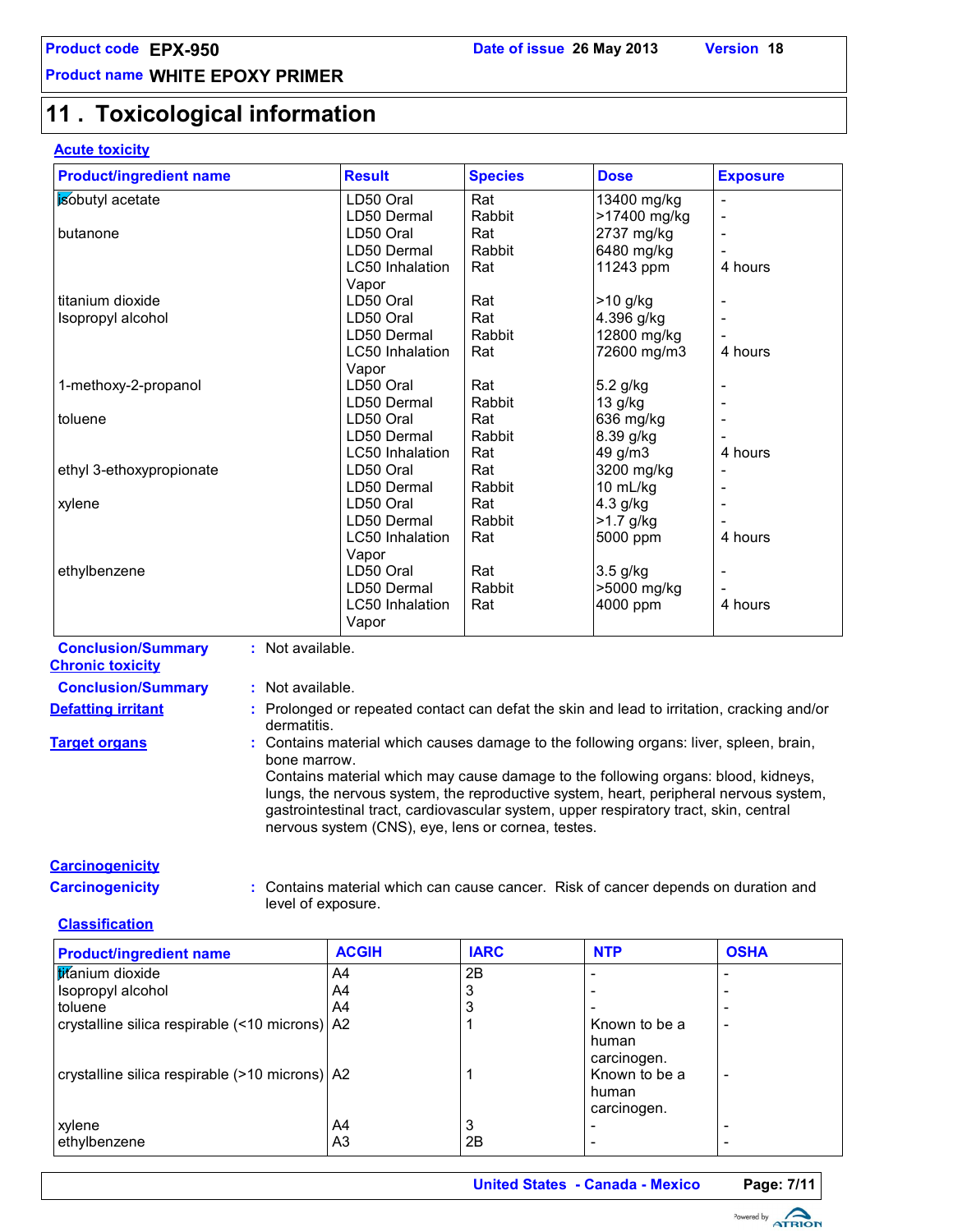# **11 . Toxicological information**

| <b>Carcinogen Classification code:</b> | <b>ACGIH: A1, A2, A3, A4, A5</b>                                                 |
|----------------------------------------|----------------------------------------------------------------------------------|
|                                        | IARC: 1, 2A, 2B, 3, 4                                                            |
|                                        | NTP: Proven, Possible                                                            |
|                                        | OSHA: +                                                                          |
|                                        | Not listed or regulated as a carcinogen: -                                       |
| <b>Developmental effects</b>           | : Contains material which may cause developmental abnormalities, based on animal |

|                          | data.                                                                        |
|--------------------------|------------------------------------------------------------------------------|
| <b>Fertility effects</b> | : Contains material which may impair female fertility, based on animal data. |

### **Ecological information 12 .**

**Aquatic ecotoxicity**

**Environmental effects :** No known significant effects or critical hazards.

| <b>Product/ingredient</b><br>name | <b>Result</b>                                     | <b>Species</b>                                                 | <b>Exposure</b> |
|-----------------------------------|---------------------------------------------------|----------------------------------------------------------------|-----------------|
| <b>butanone</b>                   | Acute LC50 3220000 to 3320000 ug/L<br>Fresh water | Fish - Fathead minnow - Pimephales<br>promelas                 | 96 hours        |
|                                   | Acute LC50 >400 ppm Marine water                  | Fish - Sheepshead minnow -<br>Cyprinodon variegatus            | 96 hours        |
|                                   | Acute LC50 >520000 ug/L Fresh water               | Daphnia - Water flea - Daphnia<br>magna                        | 48 hours        |
|                                   | Chronic NOEC 400 ppm Marine water                 | Fish - Sheepshead minnow -<br>Cyprinodon variegatus            | 96 hours        |
|                                   | Chronic NOEC <70000 ug/L Fresh<br>water           | Daphnia - Water flea - Daphnia<br>magna                        | 48 hours        |
| Isopropyl alcohol                 | Acute LC50 >1400000 ug/L                          | Fish - Bluegill - Lepomis macrochirus                          | 96 hours        |
| toluene                           | Acute LC50 5800 ug/L Fresh water                  | Fish - Rainbow trout, donaldson trout -<br>Oncorhynchus mykiss | 96 hours        |
|                                   | Acute EC50 6000 ug/L Fresh water                  | Daphnia - Water flea - Daphnia<br>magna                        | 48 hours        |
|                                   | Chronic NOEC 28000 ug/L Fresh water               | Daphnia - Water flea - Daphnia<br>magna                        | 48 hours        |
| xylene                            | Acute LC50 3300 to 4093 ug/L Fresh<br>water       | Fish - Rainbow trout, donaldson trout -<br>Oncorhynchus mykiss | 96 hours        |
| ethylbenzene                      | Acute LC50 4200 ug/L Fresh water                  | Fish - Rainbow trout, donaldson trout -<br>Oncorhynchus mykiss | 96 hours        |
|                                   | Acute LC50 5100 to 5700 ug/L Marine<br>water      | Fish - Atlantic silverside - Menidia<br>menidia                | 96 hours        |
|                                   | Acute EC50 2930 to 4400 ug/L Fresh<br>water       | Daphnia - Water flea - Daphnia<br>magna                        | 48 hours        |
|                                   | Chronic NOEC 3300 ug/L Marine water               | Fish - Atlantic silverside - Menidia<br>menidia                | 96 hours        |
|                                   | Chronic NOEC 6800 ug/L Fresh water                | Daphnia - Water flea - Daphnia<br>magna                        | 48 hours        |

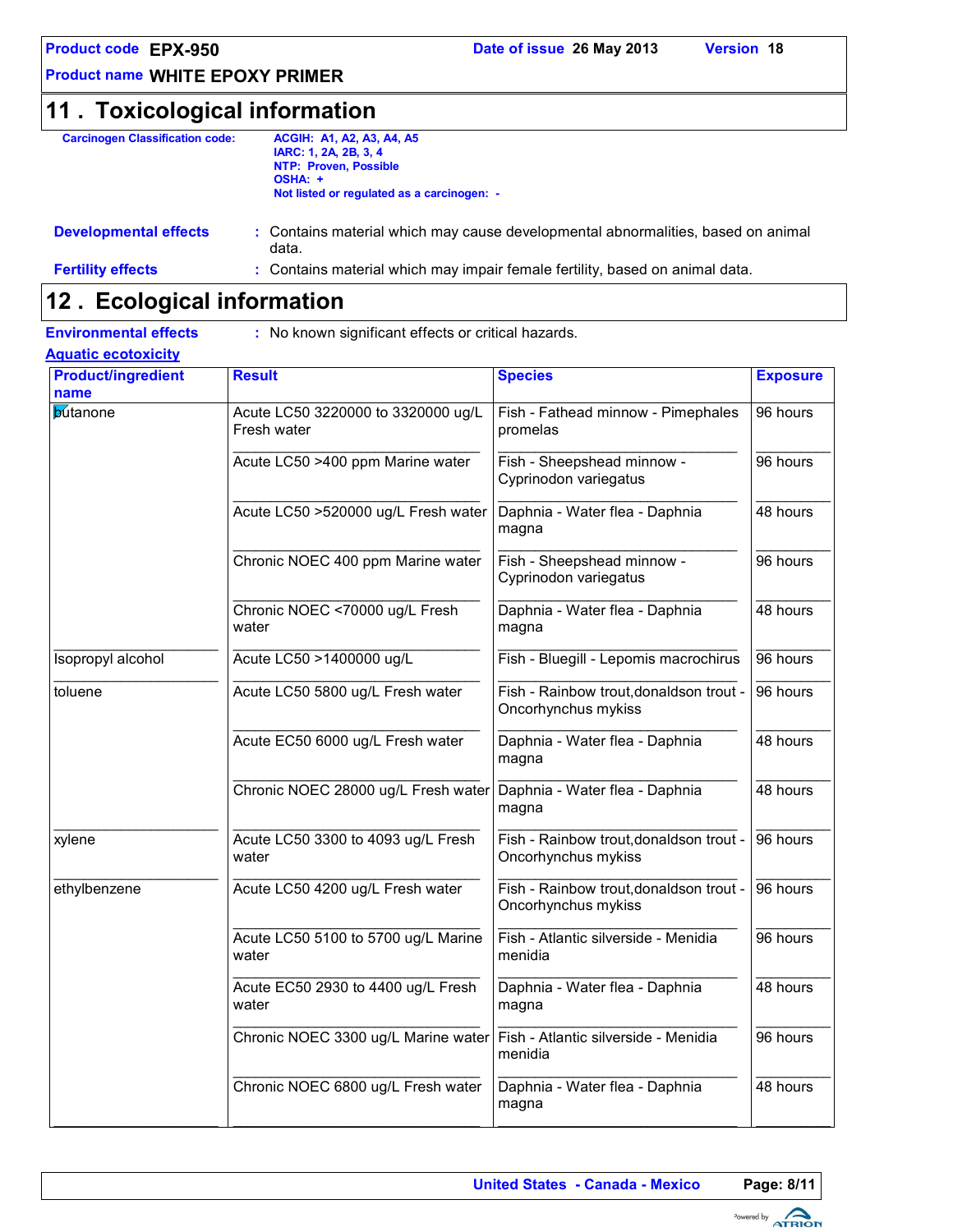### **Disposal considerations 13 .**

**Waste disposal**

The generation of waste should be avoided or minimized wherever possible. Disposal **:** of this product, solutions and any by-products should at all times comply with the requirements of environmental protection and waste disposal legislation and any regional local authority requirements. Dispose of surplus and non-recyclable products via a licensed waste disposal contractor. Waste should not be disposed of untreated to the sewer unless fully compliant with the requirements of all authorities with jurisdiction. Waste packaging should be recycled. Incineration or landfill should only be considered when recycling is not feasible. This material and its container must be disposed of in a safe way. Care should be taken when handling emptied containers that have not been cleaned or rinsed out. Empty containers or liners may retain some product residues. Vapor from product residues may create a highly flammable or explosive atmosphere inside the container. Do not cut, weld or grind used containers unless they have been cleaned thoroughly internally. Avoid dispersal of spilled material and runoff and contact with soil, waterways, drains and sewers.

**Disposal should be in accordance with applicable regional, national and local laws and regulations. Refer to Section 7: HANDLING AND STORAGE and Section 8: EXPOSURE CONTROLS/PERSONAL PROTECTION for additional handling information and protection of employees. Section 6. Accidental release measures**

# **14 . Transport information**

| <b>Regulation</b> |      | <b>UN number Proper shipping name</b> | <b>Classes</b> |   | <b>PG*</b> Additional information                                                                                                                                                                                                                           |
|-------------------|------|---------------------------------------|----------------|---|-------------------------------------------------------------------------------------------------------------------------------------------------------------------------------------------------------------------------------------------------------------|
| <b>UN</b>         | 1263 | <b>PAINT</b>                          | 3              | Ш |                                                                                                                                                                                                                                                             |
| <b>IMDG</b>       | 1263 | <b>PAINT</b>                          | 3              | Ш |                                                                                                                                                                                                                                                             |
| <b>DOT</b>        | 1263 | <b>PAINT</b>                          | 3              | Ш | <b>Reportable quantity</b><br>9200.4 lbs / 4177 kg [928.48]<br>gal / 3514.7 L]<br>Package sizes shipped in<br>quantities less than the<br>product reportable quantity<br>are not subject to the RQ<br>(reportable quantity)<br>transportation requirements. |

PG\* : Packing group

Reportable quantity RQ : CERCLA: Hazardous substances.: 2-methylpropan-1-ol: 5000 lbs. (2270 kg); ethylbenzene: 1000 lbs. (454 kg); xylene: 100 lbs. (45.4 kg); toluene: 1000 lbs. (454 kg); zinc oxide; isobutyl acetate: 5000 lbs. (2270 kg); butanone: 5000 lbs. (2270 kg);

# **15 . Regulatory information**

|                                                                                                  | <b>United States inventory (TSCA 8b)</b> : All components are listed or exempted.           |  |  |  |
|--------------------------------------------------------------------------------------------------|---------------------------------------------------------------------------------------------|--|--|--|
| <b>Australia inventory (AICS)</b>                                                                | : All components are listed or exempted.                                                    |  |  |  |
| Canada inventory (DSL)                                                                           | : All components are listed or exempted.                                                    |  |  |  |
| China inventory (IECSC)                                                                          | : All components are listed or exempted.                                                    |  |  |  |
| Europe inventory (REACH)                                                                         | : Please contact your supplier for information on the inventory status of this<br>material. |  |  |  |
| Japan inventory (ENCS)                                                                           | : All components are listed or exempted.                                                    |  |  |  |
| Korea inventory (KECI)                                                                           | : All components are listed or exempted.                                                    |  |  |  |
| New Zealand (NZIoC)                                                                              | : Substance Use Restricted                                                                  |  |  |  |
| <b>Philippines inventory (PICCS)</b>                                                             | : All components are listed or exempted.                                                    |  |  |  |
| <b>United States</b>                                                                             |                                                                                             |  |  |  |
| <b>U.S. Federal regulations</b><br>United States - TSCA 5(a)2 - Final significant new use rules: |                                                                                             |  |  |  |
| mercury                                                                                          | Listed                                                                                      |  |  |  |
|                                                                                                  | United States - TSCA 5(a)2 - Proposed significant new use rules:                            |  |  |  |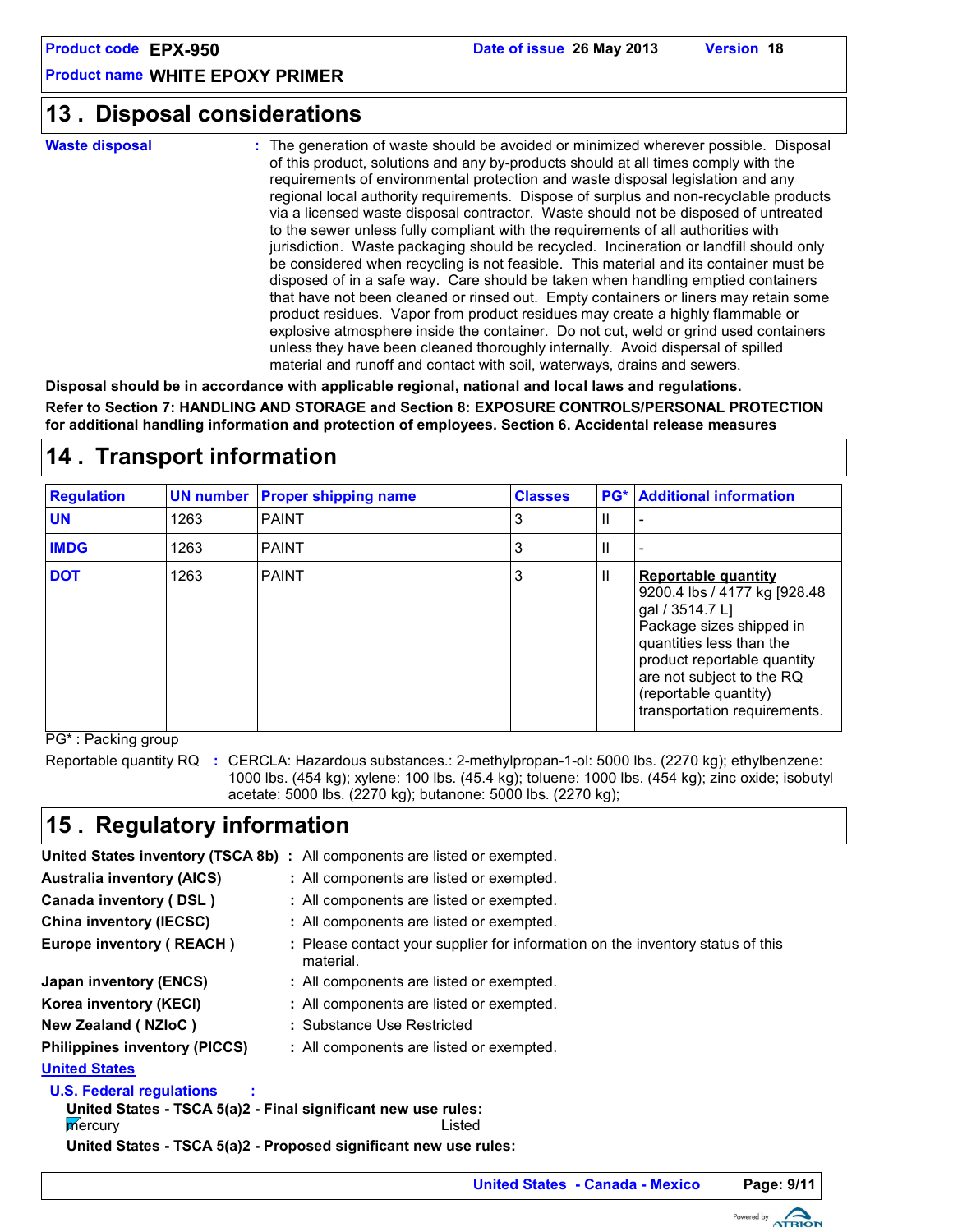# **15 . Regulatory information**

#### mercury **Example 2018 Listed**

**SARA 302/304**: Formaldehyde

CERCLA: Hazardous substances.: 2-methylpropan-1-ol: 5000 lbs. (2270 kg); ethylbenzene: 1000 lbs. (454 kg); xylene: 100 lbs. (45.4 kg); toluene: 1000 lbs. (454 kg); zinc oxide; isobutyl acetate: 5000 lbs. (2270 kg); butanone: 5000 lbs. (2270 kg);

|  | SARA 311/312 SDS Distribution - Chemical Inventory - Hazard Identification: |
|--|-----------------------------------------------------------------------------|
|  |                                                                             |

| <b>Chemical name</b>                                                                                                  | <b>CAS#</b>                 | <b>Acute</b> | <b>Chronic</b> | <b>Fire</b>       | <b>Reactive</b>      | <b>Pressure</b> |
|-----------------------------------------------------------------------------------------------------------------------|-----------------------------|--------------|----------------|-------------------|----------------------|-----------------|
| isobutyl acetate                                                                                                      | 110-19-0                    | Υ            | N              | Y                 | N                    | N               |
| butanone                                                                                                              | 78-93-3                     | Y            | N              | Y                 | N                    | N               |
| Epoxy Resin (700 <mw<=1100)< th=""><th>25036-25-3</th><th>Υ</th><th>N</th><th>N</th><th>N</th><th>N</th></mw<=1100)<> | 25036-25-3                  | Υ            | N              | N                 | N                    | N               |
| titanium dioxide                                                                                                      | 13463-67-7                  | N            | Y              | N                 | N                    | N               |
| <b>Isopropyl alcohol</b>                                                                                              | 67-63-0                     | Y            | N              | Y                 | N                    | N               |
| Acetic acid ethenyl ester, polymer                                                                                    | 25086-48-0                  | Y            | N              | N                 | N                    | N               |
| with chloroethene and ethenol                                                                                         |                             |              |                |                   |                      |                 |
| Talc, not containing asbestiform                                                                                      | 14807-96-6                  | Υ            | N              | N                 | N                    | N               |
| fibres                                                                                                                |                             |              |                |                   |                      |                 |
| 1-methoxy-2-propanol                                                                                                  | 107-98-2                    | Y            | N              | Y                 | N                    | N               |
| toluene                                                                                                               | 108-88-3                    | Y            | Y              | Y                 | N                    | N               |
| crystalline silica respirable (<10                                                                                    | 14808-60-7                  | N            | Y              | N                 | N                    | N               |
| microns)                                                                                                              |                             |              |                |                   |                      |                 |
| crystalline silica respirable (>10                                                                                    | 14808-60-7                  | N            | Y              | N                 | N                    | N               |
| microns)                                                                                                              |                             |              |                |                   |                      |                 |
| ethyl 3-ethoxypropionate                                                                                              | 763-69-9                    | Y            | N              | Y                 | Y                    | N               |
| zinc oxide                                                                                                            | 1314-13-2                   | N            | N              | N                 | N                    | N               |
| xylene                                                                                                                | 1330-20-7                   | Y            | N              | Y                 | N                    | N               |
| ethylbenzene                                                                                                          | 100-41-4                    | Υ            | Υ              | Y                 | N                    | N               |
|                                                                                                                       | <b>Product as-supplied:</b> | Υ            | Y              | Υ                 | Y                    | N               |
| <b>SARA 313</b>                                                                                                       | <b>Chemical name</b>        |              |                | <b>CAS number</b> | <b>Concentration</b> |                 |
| <b>Supplier notification</b>                                                                                          | sopropyl alcohol            |              |                | 67-63-0           | $3 - 7$              |                 |
|                                                                                                                       | toluene                     |              |                | 108-88-3          | $1 - 5$              |                 |
|                                                                                                                       | zinc oxide                  |              |                | 1314-13-2         | $0.5 - 1.5$          |                 |
|                                                                                                                       | xylene                      |              |                | 1330-20-7         | $0.5 - 1.5$          |                 |
|                                                                                                                       | ethylbenzene                |              |                | $100 - 41 - 4$    | $0.1 - 1$            |                 |

**Additional environmental information is contained on the Environmental Data Sheet for this product, which can be obtained from your PPG representative.**

#### **California Prop. 65**

**WARNING:** This product contains a chemical known to the State of California to cause cancer and birth defects or other reproductive harm.

**Canada**

WHMIS (Canada) : Class B-2: Flammable liquid with a flash point lower than 37.8°C (100°F). Class D-2A: Material causing other toxic effects (Very toxic). Class D-2B: Material causing other toxic effects (Toxic).

#### **Mexico**

**Classification**

**Flammability**: 3 **Health**: 2 **Reactivity**: 0

### **Other information 16 .**

**Hazardous Material Information System (U.S.A.) Health Flammability** 3 **Physical hazards :** 2 \* **: :** 0 **( \* ) - Chronic effects**

**United States - Canada - Mexico Page: 10/11**